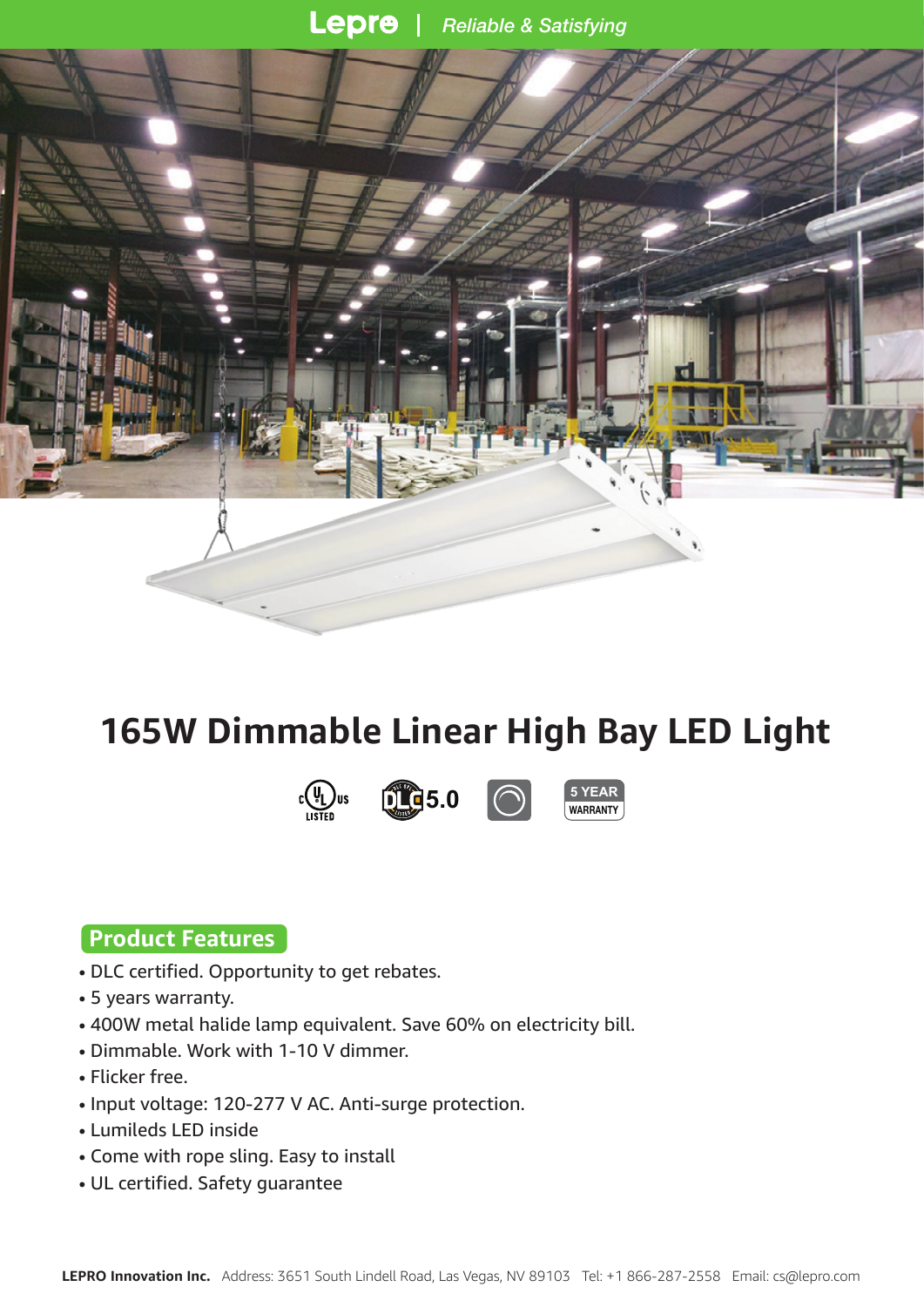## **Product Information**

| <b>SKU</b>                 | 350007-NW-US   | <b>EAN Code</b>     | 4894495032433 |  |  |  |
|----------------------------|----------------|---------------------|---------------|--|--|--|
| Power Consumption (W)      | 165            | Brightness (lm)     | 22000         |  |  |  |
| Metal Halide Equivalent(W) | 400            | <b>LED Quantity</b> | 504           |  |  |  |
| Color Temperature (K)      | 5000           | Dimmable            | $1 - 10V$     |  |  |  |
| <b>CRI</b>                 | 80             | Beam Angle (Degree) | 110           |  |  |  |
| Input Voltage (v)          | 120-277V AC    | Frequency (hz)      | 50/60         |  |  |  |
| Power Factor               | >0.9           | Lifespan (h)        | 50000         |  |  |  |
| Length (in)                | 24.8           | Width (in)          | 11.81         |  |  |  |
| Height (in)                | 1.89           | Net Weight (lb)     | 6.17          |  |  |  |
| Material                   | Aluminum       | Waterproof          | No            |  |  |  |
| <b>Protection Rating</b>   | <b>IP20</b>    | Safety Rating       | UL            |  |  |  |
| Package Quantity           | Pack of 1 Unit | Warranty            | 5 Years       |  |  |  |
| <b>Energy Rating</b>       | <b>DLC</b>     |                     |               |  |  |  |

#### **Recommended 0-10 V Dimmer**

| <b>Brand</b>         | Lutron   | Leviton         | Legrand   |  |  |
|----------------------|----------|-----------------|-----------|--|--|
| Dimmer Type   0-10 V |          | $0 - 10V$       | $0 - 10V$ |  |  |
| Model                | NTSTV-DV | DS710-10Z/IP710 | RH4FBL3PW |  |  |

# **Product Dimensions**

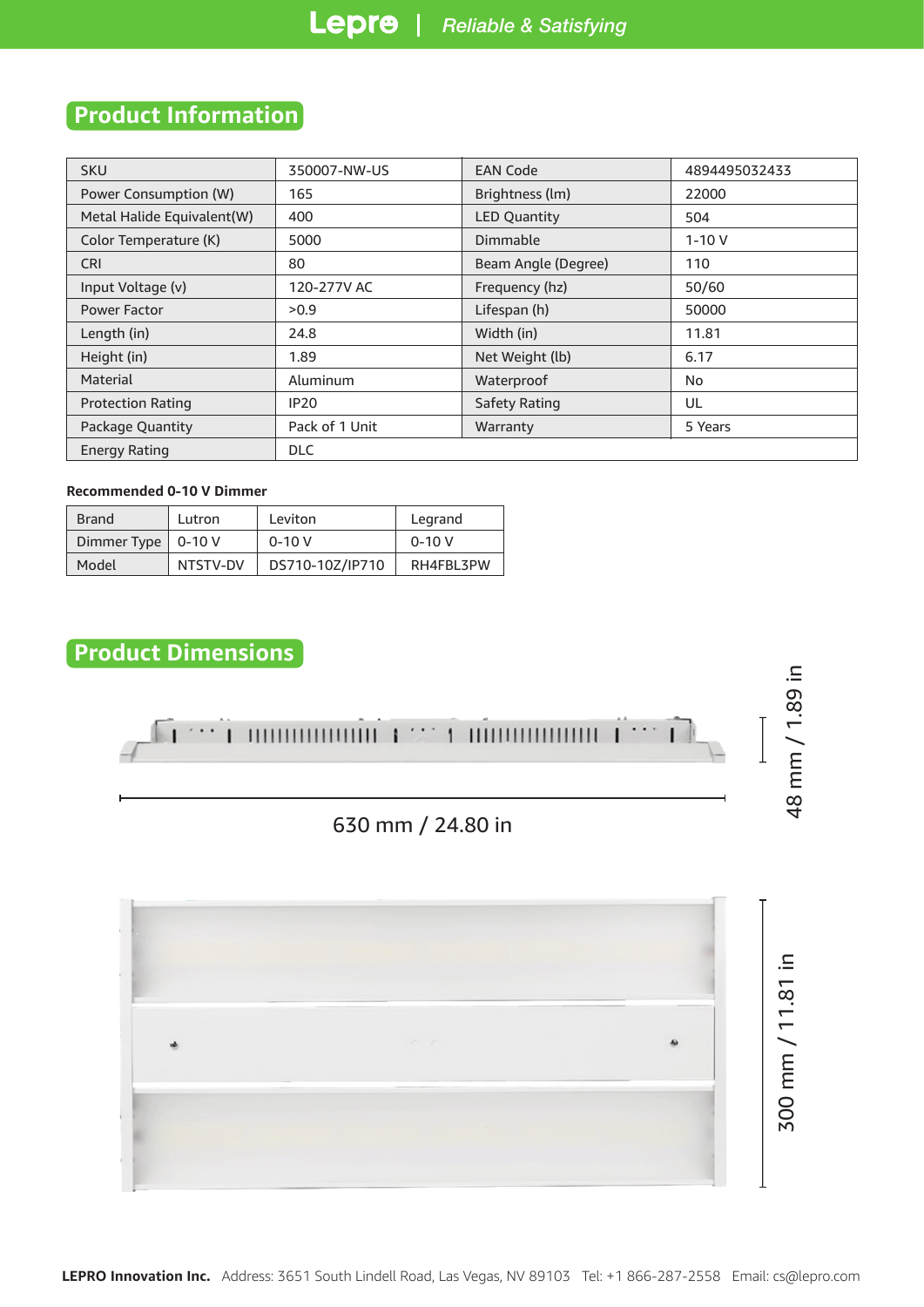### **Photometric Data Https://www.lepro.com/guide/ies/350007-NW-US/350007-NW-US/350007-NW-US/350007-NW-US/350007-NW-US/350007-NW-US/350007-NW-US/350007-NW-US/350007-NW-US/350007-NW-US/350007-NW-US/3500007-NW-US/3500007-NW-US**

#### OUTDOOR PHOTOMETRIC REPORT

MANUFACTURER: Lepro SKU NO.: 350007-NW-US LAMP OUTPUT: 1 LAMP, RATED LUMENS/LAMP: 22624.1 MAX CANADELA: 8,768.5 AT HORIZONTAL: 135°, VERTICAL: 1° LUMINOUS OPENING: Point NEMA TYPE: 7 X 7

| <b>LUMENS PER ZONE</b> |         |  |  |  |  |  |  |
|------------------------|---------|--|--|--|--|--|--|
| LUMENS                 | % TOTAL |  |  |  |  |  |  |
| 827.9                  | 3.7%    |  |  |  |  |  |  |
| 2,359.6                | 10.4%   |  |  |  |  |  |  |
| 3,529.7                | 15.6%   |  |  |  |  |  |  |
| 4,137.2                | 18.3%   |  |  |  |  |  |  |
| 4,093.1                | 18.1%   |  |  |  |  |  |  |
| 3,473.9                | 15.4%   |  |  |  |  |  |  |
| 2,474.6                | 10.9%   |  |  |  |  |  |  |
| 1,329.6                | 5.9%    |  |  |  |  |  |  |
| 315.0                  | 1.4%    |  |  |  |  |  |  |
|                        |         |  |  |  |  |  |  |

| <b>ILLUMINANCE AT A DISTANCE</b>              |                       |                   |           |  |  |
|-----------------------------------------------|-----------------------|-------------------|-----------|--|--|
|                                               | <b>CENTER BEAM FC</b> | <b>BEAM WIDTH</b> |           |  |  |
| 6 ft                                          | 243.40 fc             | $14.6$ ft         | $15.3$ ft |  |  |
| 12 <sub>ft</sub>                              | $60.85$ fc            | $29.3$ ft         | $30.7$ ft |  |  |
| 18 <sub>ft</sub>                              | 27.04 fc              | 43.9 ft           | 46.0 ft   |  |  |
| 24 ft                                         | $15.21$ fc            | 58.5 ft           | $61.4$ ft |  |  |
| 30 ft                                         | $9.74$ fc             | $73.2$ ft         | 76.7 ft   |  |  |
| 36 ft                                         | $6.76$ fc             | 87.8 ft           | 92.0 ft   |  |  |
| Vert. Spread: 101.3°<br>Horiz. Spread: 103.9° |                       |                   |           |  |  |